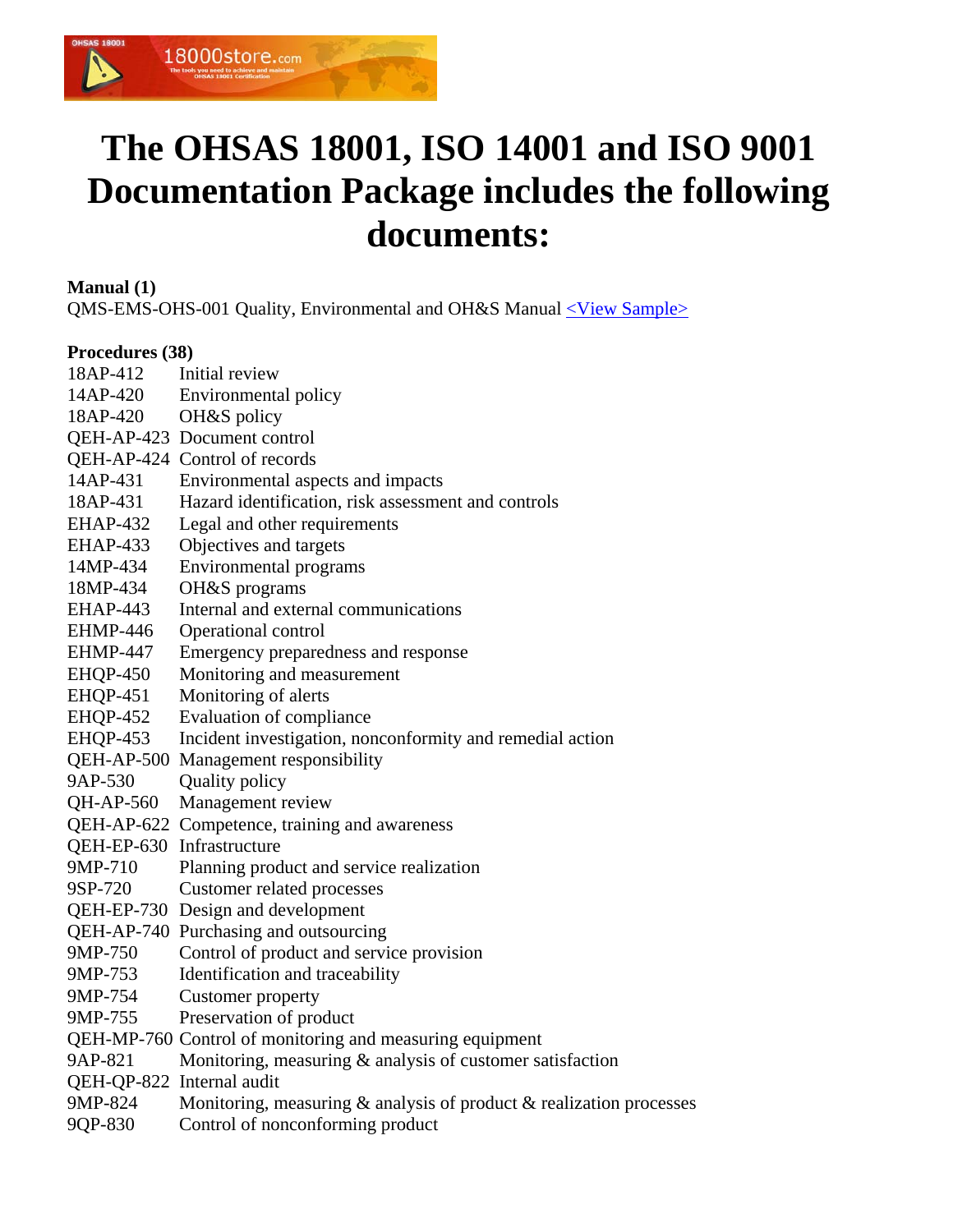

QEH-QP-852 Corrective action QEH-QP-853 Preventive action

#### **Forms for procedures (58)**

| F-412-001   | Initial review - plant                       |
|-------------|----------------------------------------------|
| F-412-002   | Initial review - office                      |
| F-423-001   | <b>Master Document List</b>                  |
| F-423-002   | <b>Software Inventory Spreadsheet</b>        |
| F-423-003   | <b>Document Change Request Form</b>          |
| F-423-004   | <b>Document Revision Checklist</b>           |
| $F-424-001$ | Control of records table                     |
| F-431-001   | Initial environmental review worksheet       |
| $F-431-002$ | Environmental assessment worksheet           |
| F-431-005   | Risk management worksheet                    |
| $F-432-001$ | EMS - Legal and other requirements worksheet |
| F-432-002   | EMS - Legal and other requirements summary   |
| F-432-004   | OHS - Legal and other requirements worksheet |
| F-432-005   | OHS - Legal and other requirements summary   |
| F-434-001   | Action plan for Environmental programs       |
| F-434-002   | Action plan for OH&S programs                |
| F-443-002   | Public response report - PRR                 |
| F-443-004   | Hazard report                                |
| F-447-001   | Mock drill                                   |
| F-447-002   | Incident report - IR                         |
| F-451-002   | Alert report                                 |
| F-452-001   | Evaluation of compliance plan and report     |
| F-453-002   | Nonconformance report - NCR                  |
| F-500-001   | Measuring, monitoring and analysis table     |
| F-500-002   | Key process identification table             |
| F-560-001   | QMS review agenda                            |
| F-560-002   | EMS review agenda                            |
| F-560-003   | OH&S review agenda                           |
| $F-622-001$ | Training action plan                         |
| $F-622-002$ | Group training                               |
| $F-622-003$ | Training summary                             |
| $F-622-004$ | Job description form                         |
| $F-622-005$ | Employee orientation checklist               |
| F-630-001   | Equipment problem report                     |
| F-630-002   | Maintenance record                           |
| F-710-001   | Quality planning table                       |
| F-730-001   | Design plan                                  |
| F-730-002   | Design review record                         |
| F-730-003   | Design change request                        |
| F-740-001   | Supplier assessment report                   |
| F-740-002   | Supplier corrective action request - SCAR    |
| F-740-003   | List of acceptable suppliers                 |
|             |                                              |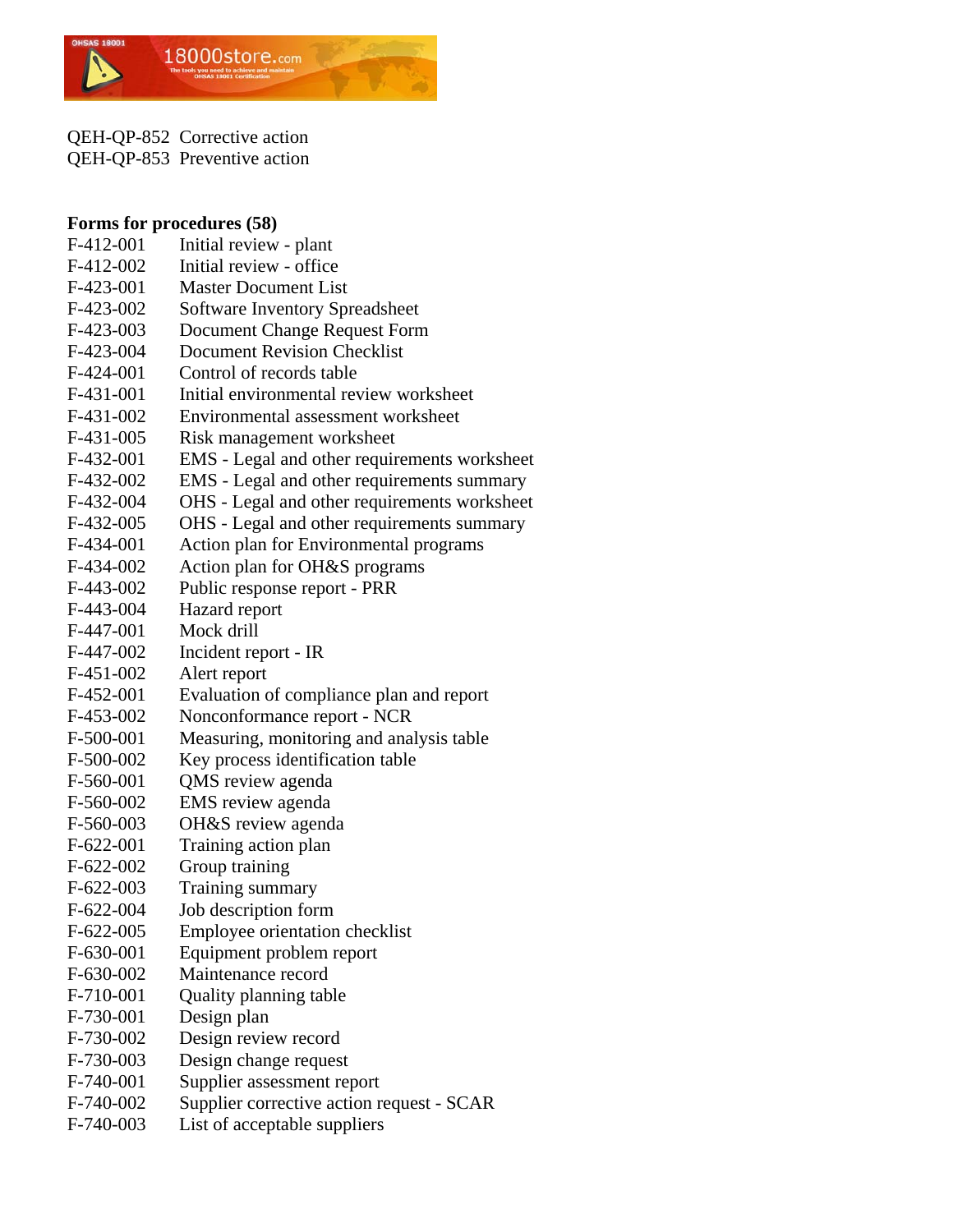

- F-740-004 EMS survey
- F-740-005 Purchase requisition
- F-740-006 Purchase order
- F-740-007 Identification tag / label
- F-740-008 Business agreement / contract
- F-740-009 Contractor communication checklist
- F-760-001 Calibration list
- F-760-002 Calibration label
- F-822-001 Audit plan
- F-822-002 Audit report
- F-822-003 QMS Procedures by work area
- F-822-004 EMS-OHS Procedures by work area
- F-822-005 Audit checklist
- F-824-001 Product realization monitoring, measuring & analysis table
- F-830-001 NCR Rejected material / Disposition report
- F-852-001 Corrective and preventive action request -CPAR

#### **Attachments (13)**

- A-420-001 Environmental policy
- A-420-002 OH&S policy
- A-423-001 Document structure guidelines
- A-431-003 Guidelines Aspects and impacts
- A-431-010 Guidelines-hazards examples
- A-433-001 EMS objectives & targets guidelines
- A-433-002 OHS objectives & targets guidelines
- A-443-010 Housekeeping examples guidelines
- A-446-001 Operational control guidelines
- A-500-003 PDCA guidelines
- A-550-001 Organization chart
- A-530-001 Quality policy
- A-710-001 Process flow diagram

#### **Registers (2)**

Reg-432 Register of legal and other requirements Reg-450 Register for action reports

#### **Work instructions (10)**

| QEP-WI-423-001 | Documentation instructions       |
|----------------|----------------------------------|
| 14WI-434-001   | Water - environmental program    |
| 14WI-434-002   | Air - environmental program      |
| 14WI-434-003   | Land - environmental program     |
| 18WI-434-010   | Prevention of injury             |
| 18WI-434-020   | Prevention of ill health         |
| 18WI-434-030   | <b>Reduction of hazards</b>      |
| QEH-WI-622-001 | Emergency awareness instructions |
| QEH-WI-752-001 | Validation of processes          |
| QEH-WI-824-001 | Incoming inspection              |